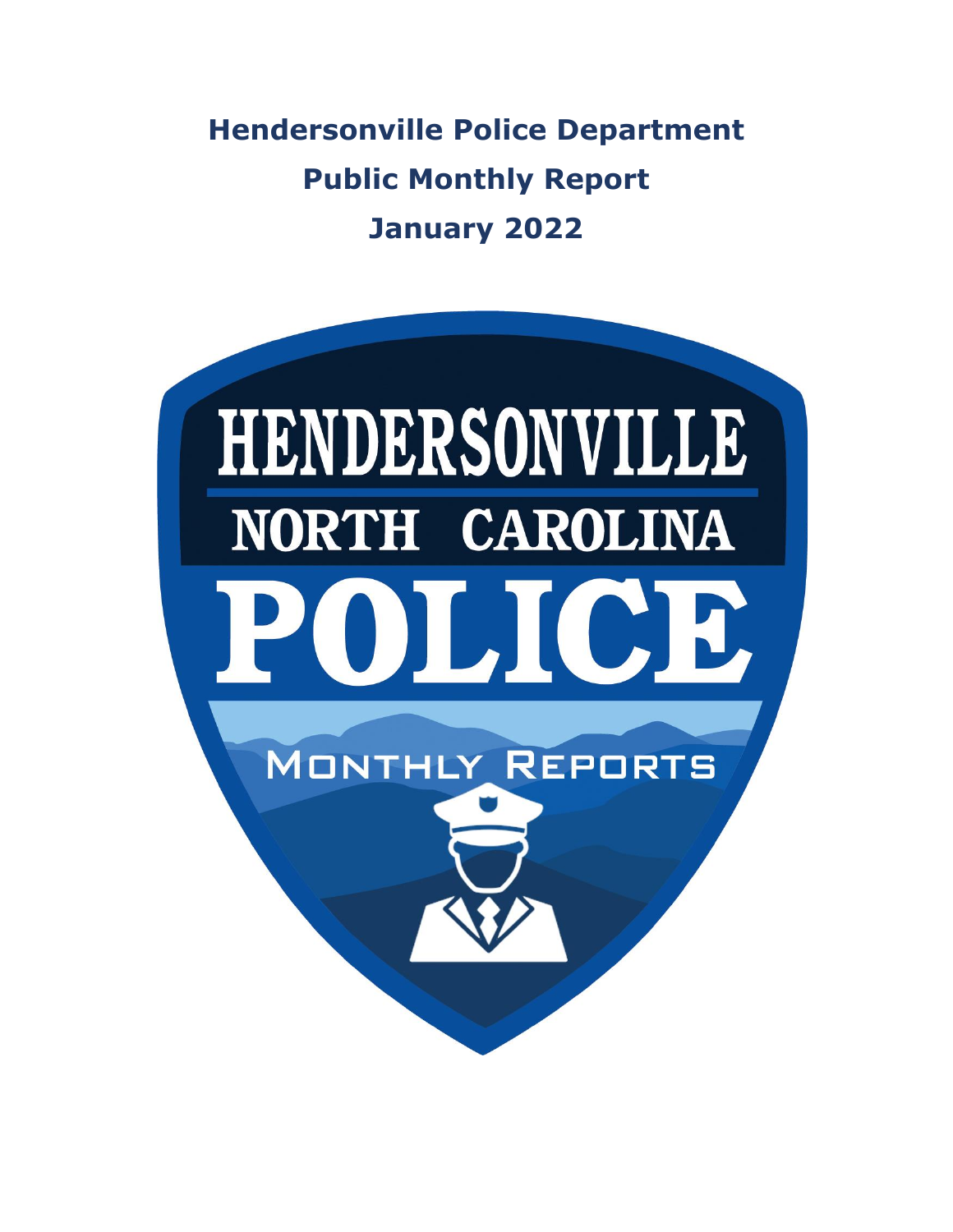Chief's Monthly Summary

January was a busy month for the department as we welcomed in the new year. We began with an entirely new policy manual revision. The major reason for this revision is to update old policies that were not always consistent with current industry best practices. Moreover, with societal expectation changes over the past few years, it was important that our policies and procedures reflect those expectations.

We completed several annual reports designed to ensure that we are conducting business in accordance with policy. Some of those reports involve annual analyses of our use of force incidents, vehicle pursuits, complaints, recruiting and hiring practices, early warning activations, bias-based policing, and much more.

We continue to struggle finding applicants who want to be police officers and dispatchers. The policing profession is not necessarily the most attractive profession it once was. We are working to change that but there is much work to do before I can comfortably say that we are beyond this public safety crisis. While we have openings like many other departments, we are not in near as bad a shape as some.

We have seven total vacancies throughout all levels of the agency. Overall, we are about 10% vacant for the agency. Most agencies are carrying a 10%-20% vacancy rate for their departments; some even more. We will continue exploring options to attract new applicants and care for our current employees.

We applied for several grants to help ease the financial burden on the taxpayers while enabling us to do more. We applied for a mental health pilot program grant, two accreditation grants, and a Governor's Highway Safety Grant (GHSP). We will use the GHSP grant, if awarded, to create a Traffic Safety Unit focused on addressing traffic congestion and motor vehicle crashes in the city. We should know more as we near the federal fiscal year in October 2022.

As you can see, things are indeed busy, and times are challenging. However, our commitment to you is that we will always answer your call and respond to your emergency. We will remain ever present where you work and live. We remain committed to never limiting our operations simply because we are short personnel. We will always strive to exemplify "Mountain Excellence."

 Blair Myhand, Chief of Police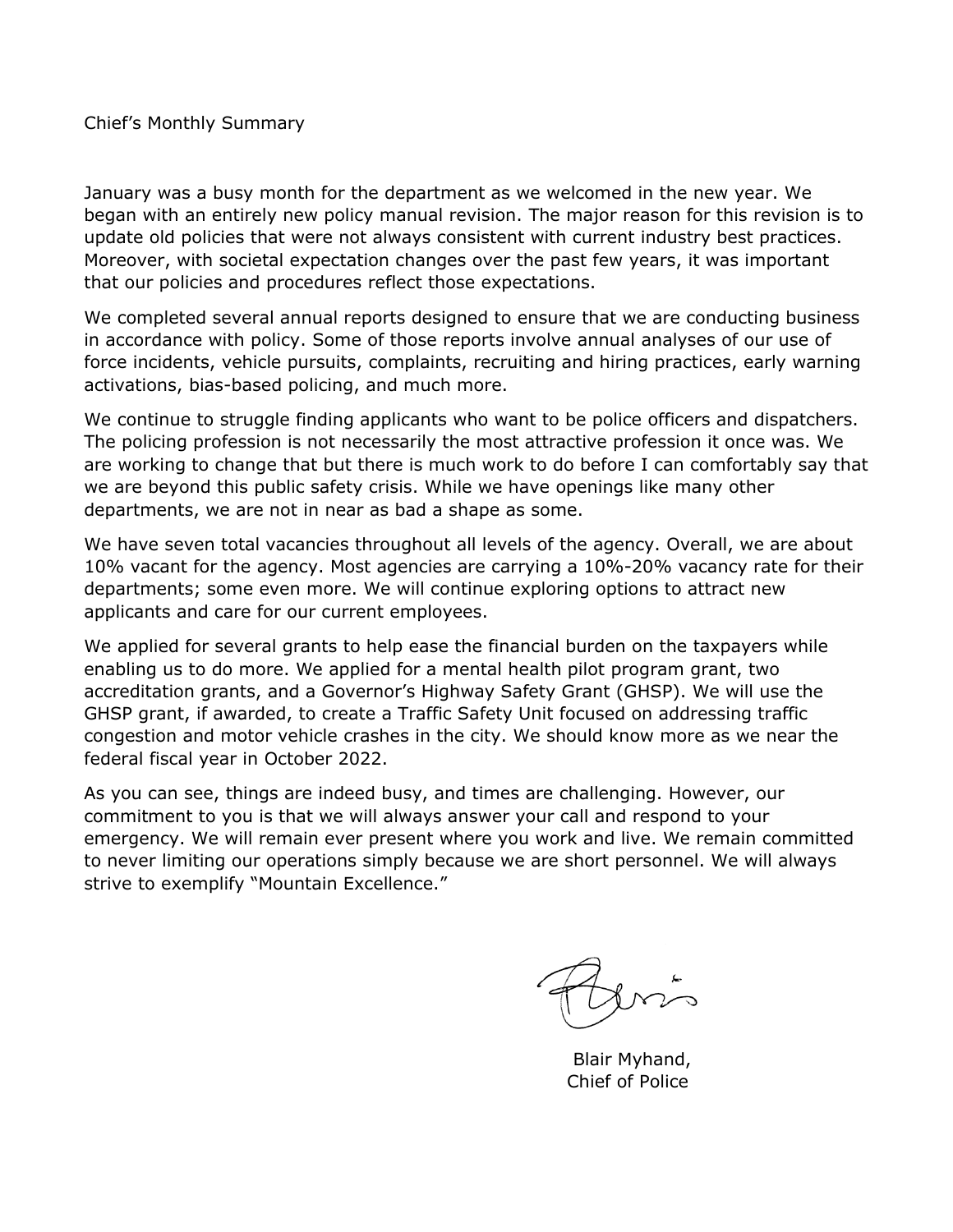# *Calls for Service*

 $• 5,247$ 

# *Traffic Safety Unit Activities*

- *Total Traffic Stops:* **233**
- *Total Citations:* **151**
- *DWI Arrests:* **2**
- *Motor Vehicle Crashes:* **115** total (damage–82, injury–14, hit & run-19, fatal-0)

#### *Complaints and Findings*

• None

#### *Vehicle Pursuits and Findings*

• None

#### *Use of Reasonable Force (UORF) Incidents and Findings*

• 1 UORF incident this month- no injuries to suspect, minor injuries to officers, suspect arrested, incident under command level review per policy.

# *Operations/Notable Events*

- *Arson* Unknown suspects started a fire at a law office on 1<sup>st</sup> Ave., E. Case remains under investigation.
- *Shooting* Adult male accidently shot himself in the leg with a handgun. He was taken to area hospital and treated for non-life-threatening injuries.

#### *Budget Summary*

- Staff is preparing FY 22/23 operating budget requests. Operating costs include fuel, vehicle and equipment maintenance and repair, supplies and materials, professional development, etc., not including salaries and benefits.
- FY 21/22 operating budget \$894,000 *(does not include capital outlay or salaries and benefits)*
- 74% of FY 21/22 operating budget has been encumbered to date.